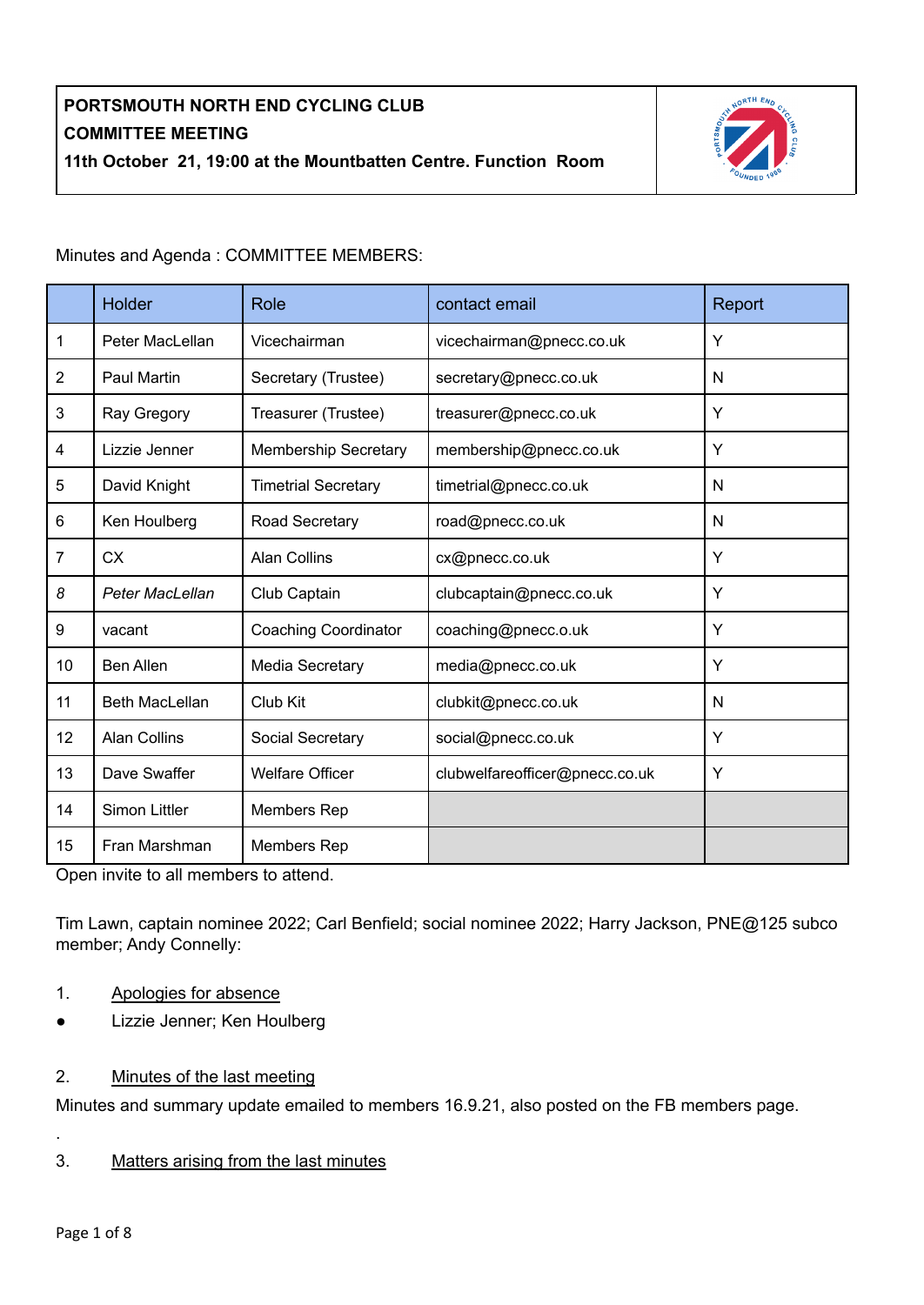

Membership Manager now live on the club BC webpage, inc Buying/ renewing Membership online. Comms to be sent to all confirming the replacement of the legacy system. Thanks to Lizzie for this work.

Website ready for launch. Page owners have been reviewing/ updating content. Thanks to Gareth for driving this initiative since April, and for all that have provided content 20+ members, excellent team effort. Updating the website was a priority action requested by members in the recent survey.

#### 4. Correspondence

- BH Live- Cycling Development Network (16th Sept) Peter & Gordon
- Park Farm, pop-up invite, (11/9/2021t) Club Captain
- Sports Cycling Holiday (9/11/21), outcome of S'ton Sporterium) Vice Chair & Road
- Phd study (Charlotte Stevens) 13/9/21 Media

Cycling without Age - 22/9/21 - Chandler Brujo, Cycling Without Age Volunteer Coordinator. Vice-chairman

#### 5. Club level appointment in the last period

a. Volunteer coordinator - consider deleting the position (long term vacant & unused) and volunteers are coordinated by activity leaders. Funding Officer - propose to remove the position (long term vacant & unused) and volunteers are coordinated by Activity Lead, supported by Treasurer.

- **○ Decision/ Outcome –** Peter to submit for AGM decision & formalisation.
- b. Prize giving prep support group running. Alan, Carl, Ben, Peter + 2 sought
- **Decision/ Outcome** the team are trusted to deliver an excellent social event for the club.
- 6. Matters arising from Committee Members' reports (circulated in advance)
- a. Treasurer Ray Gregory,
- b. Membership Secretary Lizzie Jenner
- c. Time Trials Secretary David Knight
- d. Road Secretary Ken Houlberg
- e. CX/ Track Secretary Alan Collins
- f. Club Captain Peter MacLellan
- g. Coaching vacant, no report in the period
- h. Media and Public Relations Officer Ben Allen
- i. Kit Provider Beth MacLellan
	- i. Addition of NoPinz as a Kit supplier.
	- **Decision/ Outcome** agreement of Beth's proposal to add Nopinz in addition to Kalas and communicate to members. Excellent introductory offer form Nopiz.
- j. Social Secretary Alan Collins.
	- ii. 2021 Committee Awards.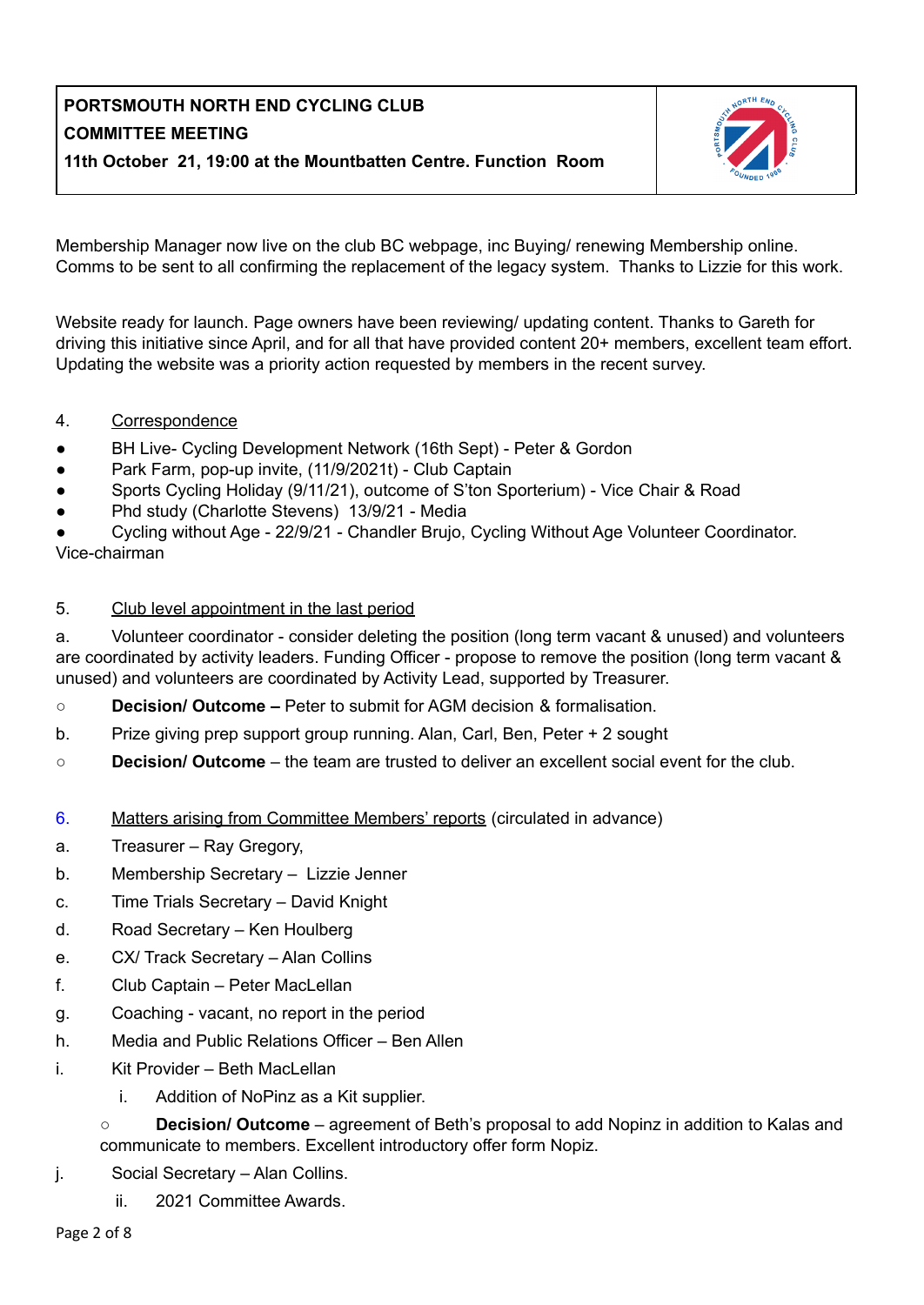

- **Decision/ Outcome** Committee award proposals discussed round table. Decision in principle on several. (nomination to be announced at the awards evening).Urgent as info to be concluded by month end. (Next year the decision will be prepared in Sept  $\circ$ ).
	- **i.** Martin Randle memorial PNECC Committee award, proposed P Martin, 2<sup>nd</sup> Simon Littler
	- **ii. Barnsdale Trophy - Most meritorious performance**, no nomination for 2022
	- **iii. Manners Cup - Best Senior Member –** propsed P Maclellan, 2nsd Paul Martin
	- **iv. Sid Mead Trophy - Best Junior member**, no nomination for 2022
	- **v. PNECC Special Recognition - to reward racing that has raised the club's** profile. - Nomintion P MacLellan, 2<sup>nd</sup> Fran Marshman
- iii. 2021 Award evening budget request
- **Decision/ Outcome** Award evening budget of £11 per head agreed. Est attendees is 80.
- iv. 2021 Award evening budget request
- **Decision/ Outcome** UCI Track Trip, budget of £140 agreed. Alan to submit the details to Ray for payment.
- v. 2021 Trophy Protective CAses
- **Decision/ Outcome** Further to recent tropy repairs The recommendation for Protective cases for awards is agreed in principle. Carl to send the quote for review approval once available for prompt decision. Alan confirms no other repairs are needed to trophies
- k. Welfare Officer Dave Swaffer
- 7. Agenda Items
- a. 2022 Budget Preparation (Ray & Peter)

The club has previously operated a "running balance". The 2022 financial Year started 1<sup>st</sup> Oct. The club shall manage to a Budget for 2022. (PNE@125 action). The club us using a "Club Matters" standard template tailored to PNE.

**Decision/ Outcome**, 2022 early draft worked round table, to be continued to Nov comm mtg. Key points:

- Decision required on "reserve/ surplus" level to be proposed the treasurer. (based on a relevant "best practice guideline if possible).
- Notes that the fixed cost base for the club is low so there are strong/ direct controls to reduce expenses,
- "Open" Road and TT are the event incomes are opportunities; The committee and members should work together to make both very attractive and successful. Choice of TT course is key to increased participation. (Dave working on this).
- 8. Any other business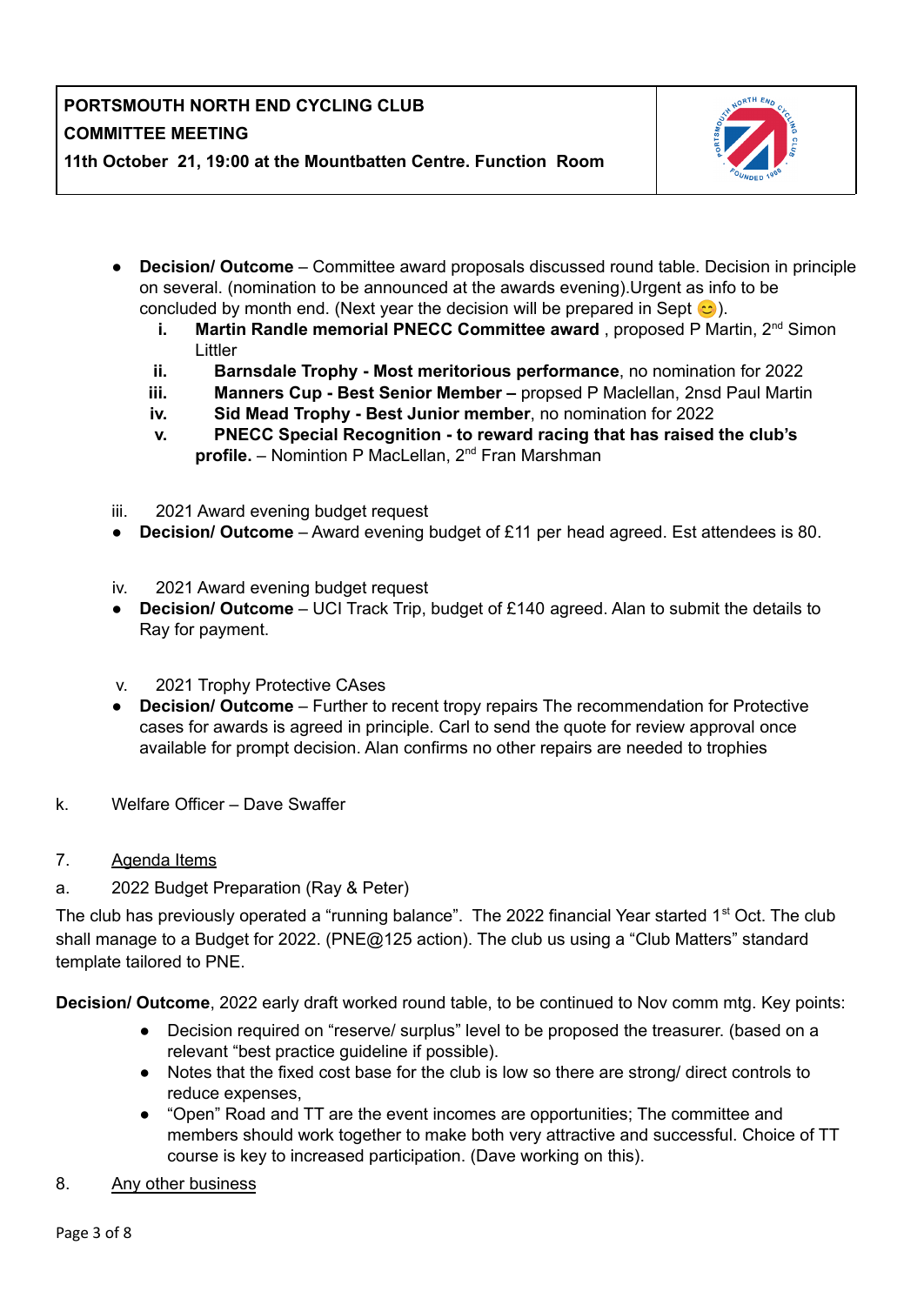

a. Annual General Meeting - Briefing on Preparation and timeline (Paul Martin), participating committee members/ duties to be covered, decisions/ info to be prepared & communicated.

**Decision/ Outcome**: Communication timeline, member engagement. Quorum for the AGM is 25% of membership, 39 members based on 158 members. Paul Martin will issue the communication to members in the next days i.a.w. the notice required by the club rules. AGM will be for 1 hr on the  $27<sup>th</sup>$  Nov.

- b. Succession progress & update Paul Martin secretary successor; Peter Mac captain successor;
	- Carl Benfield, has been proposed as Social Secretary by Alan. Appointment to be part of the AGM. Proposal is  $2^{nd}$  by Peter. Carl joined the meeting
	- Tim Lawn, has been proposed as Club Captain by Peter Mac. Appointment to be part of the AGM. Proposal is 2<sup>nd</sup> by Simon Littler. Tim joined the meeting
	- Post committee: Mark Mitchell, has been proposed by Kevin Brackstone for Treasurer & seconded by Ken Houlberg
	- Paul Martin is yet to identify a successor for the Club Secretary position and continues this important work.
- c. Alan social
	- CX trophy proposal, not discussed
	- #freetoPNE administration

**Decision/ Outcome**: Proposals for using club funds should be made to the committee, and the agreement managed with the treasurer

> • Andy Connelly, Riding 100miles, proposal to share experience of endurance riding and encourage/ lead a group in their first 100mile ride

**Decision/ Outcome**: Proposals for an event to share experience, and a club 100mile event was warmly welcomed as innovative. Carl, Dave Knight & Ben offer their support, any proposal for support is welcomed by the committee. Carl will share the current Q2 calendar of events to seek a best fit time for Andy and the participants. Ben offers a social media/ publicity event.

- 9. Date of next meetings (next 2 qtrs)
- 15th November
- w/e 27<sup>th</sup> November Social Evening with Prize giving,
	- i. AGM of 1 hr will precede the Social Evening.
- 2022, Q1
- 17th January; 21st February; 4th April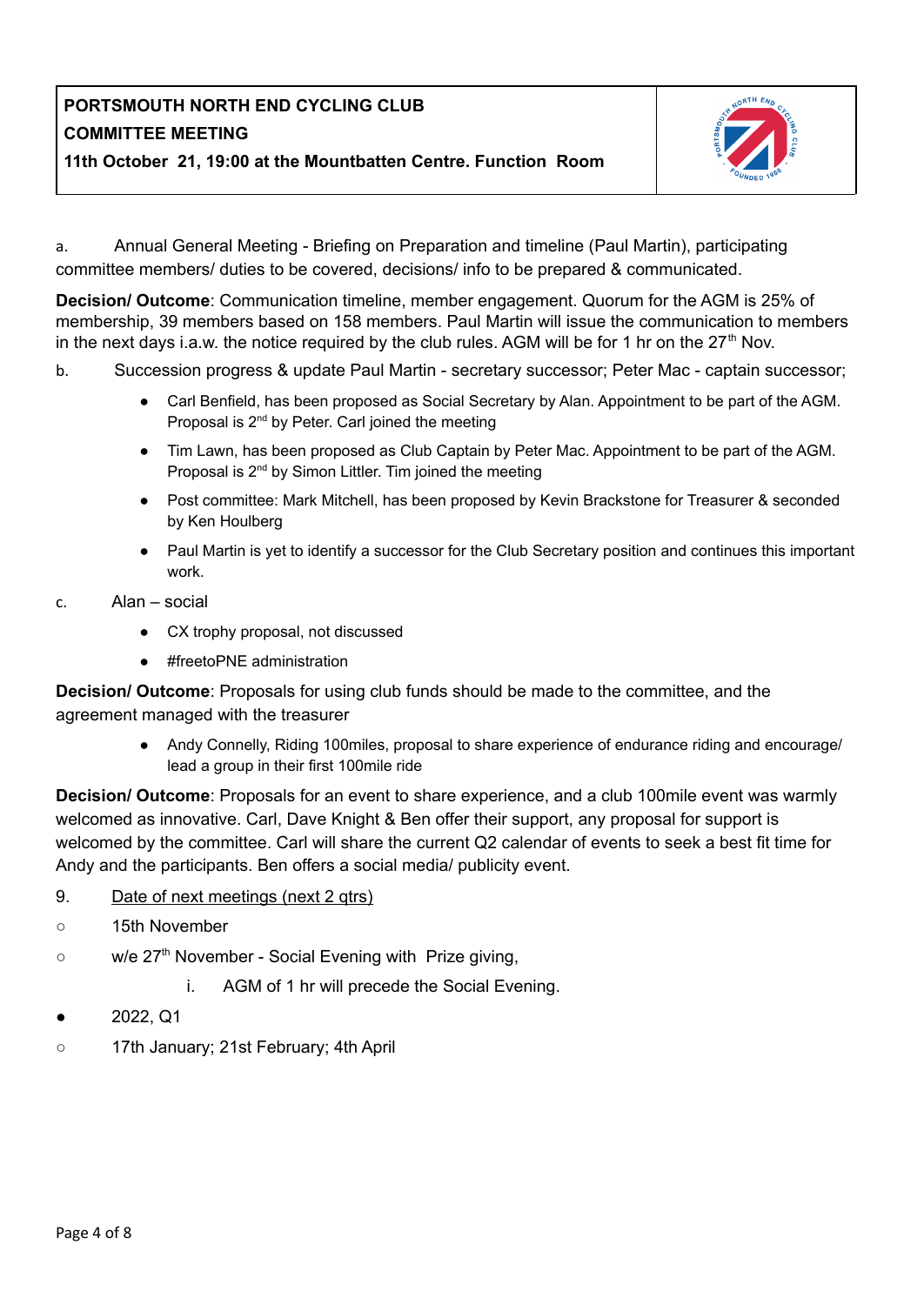

# **Committee Reports in the period**

# *Vice Chairman, acting "Report" (Period 11.9.21 to 6.10.21) , Peter Mac*

Club Matters, prepare for yr future workshop 15th Sept with Ray

PNE@125 - survey and results review complete. Step 3 round table to prep 3 objective with measures and targets. Also to align on 3 year club vision model. On track to present Step 4 for committee review in Nov. Quick wins are in work including web site, social activities, local identify, prepare budget, prepare comms plan.

Meeting with Portsmouth Cycling Cooperation group, BH Live chaired. Groups will map activities and links, invite to breeze and CTC as stakeholders. The concept for a one stop "all cycling" web page was well supported. BH taking to BC and Ports City. Major event end Q1.

Club affiliation is now due and will be completed before month end. Go ride will be prepared with coaches, and BC South for submission before y.e likely end Nov.

### *Secretary - Paul Martin*

No report.

## *Treasurer – Ray Gregory, (Period 2.9.21 to 7.10.21)*

2<sup>nd</sup> September 2021 when the balance on the Club account was £6,522.98, the balance on the Club account currently stands at £6,001.18 which accords with the Club Accounts. This is also the balance at the end of the 2020/21 financial year.

Income since my last report totals £816.70 and includes

- £37.00 Membership,
- £280.90 ` Kit clothing sales,
- £462.50 TT entry fees
- £36.30 Captain receipts for the Anniversary Isle of White trip.

Expenditure since my last report totals £1,373.00 and includes

- £380.70 Kit Nopinz Caps at ,
- £710.00 TT CTT Affiliation Fee and TT Levies,
- £262.30 Captain Refreshments on the IOW Anniversary trip
- £20.00 Media Social media publicity.

### *Membership Secretary report: Lizzie Jenner*

- Buy membership now live on BC; 4 new memberships purchased online since 4th October.
- Queries also increasing via BC website; 3 in the last period.
- Contact detail check/ update phases now to end of Nov. Download and archive legacy info.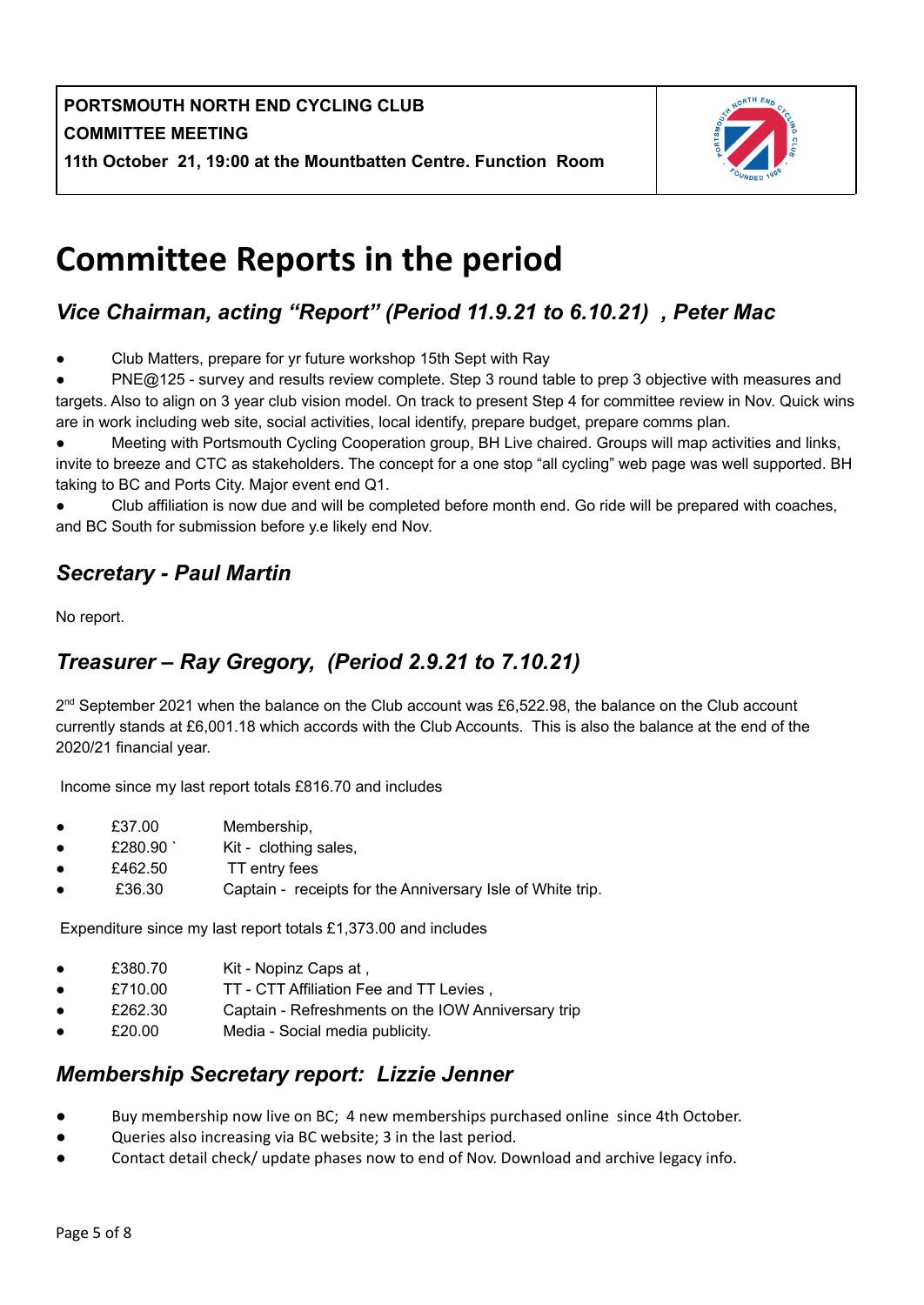

|        | <b>U12</b> | <b>Junior</b> | Youth | <b>Adult FULL</b> | <b>Associate</b> | <b>Total</b> | <b>Llfe</b> |
|--------|------------|---------------|-------|-------------------|------------------|--------------|-------------|
| Female | 2          |               | 2     | $18 (+1)$         | 2                | $21 (+1)$    |             |
| Male   | 4          | $2(+1)$       | 3     | $114 (+3)$        |                  | $132 (+4)$   |             |
| Total  | 6          | 2             | 5     | 129               | 9                | $153 (+5)$   | 5           |

### *Road - Ken Houlberg*

Report to be submitted

# *Timetrial - David Knight*

Report to be submitted

### *CX & Track - Alan Collins*

Wessex Cyclo-Cross league- 4 events so far this season, with the next being Southampton 17th Oct. Rob Ford has competed in the Vet 40 cat in 3 of them.

BC South Talent Development are running some sessions for juniors and Youths on Calshot track starting 24/10/21 To my knowledge there have been no PNE members that have competed in track events this year. There are plenty of Track events/leagues advertised on the BC events webpage for the next 4 months, with the most local being in Reading.

### *Club Captain, Peter Mac*

**Club Captain "Report"** (Period 28.9.21 to 07.10.21)

**Ride Leaders** (Update to Cycling UK, resp' of Captain.) 1 inter leader added, 1 gravel leader. Priority is +2 social active leaders.

**Club ride participation** (previous period) Total Average - 30 (35)

- Sporty Average Group Size 5 merged with inter 2 occasions
- Inters Average Group Size 11(12)
- Progressive (new) 10(12)
- Social Average Group Size 6 (6)
- 1 youth tryout, intro supported by Dave Swaffer.
- 3 ex members tryouts:, Jamie & Mark Donavan, Josh MacMillan

#### **Innovation/ Improvement**

- Majority riding in PNE jerseys. Welcoming, enjoyable invite from Park Farm Hambledon. Special deal for PNE
- Youth growth to be followed, may require welfare training in Q1, social/ progressive.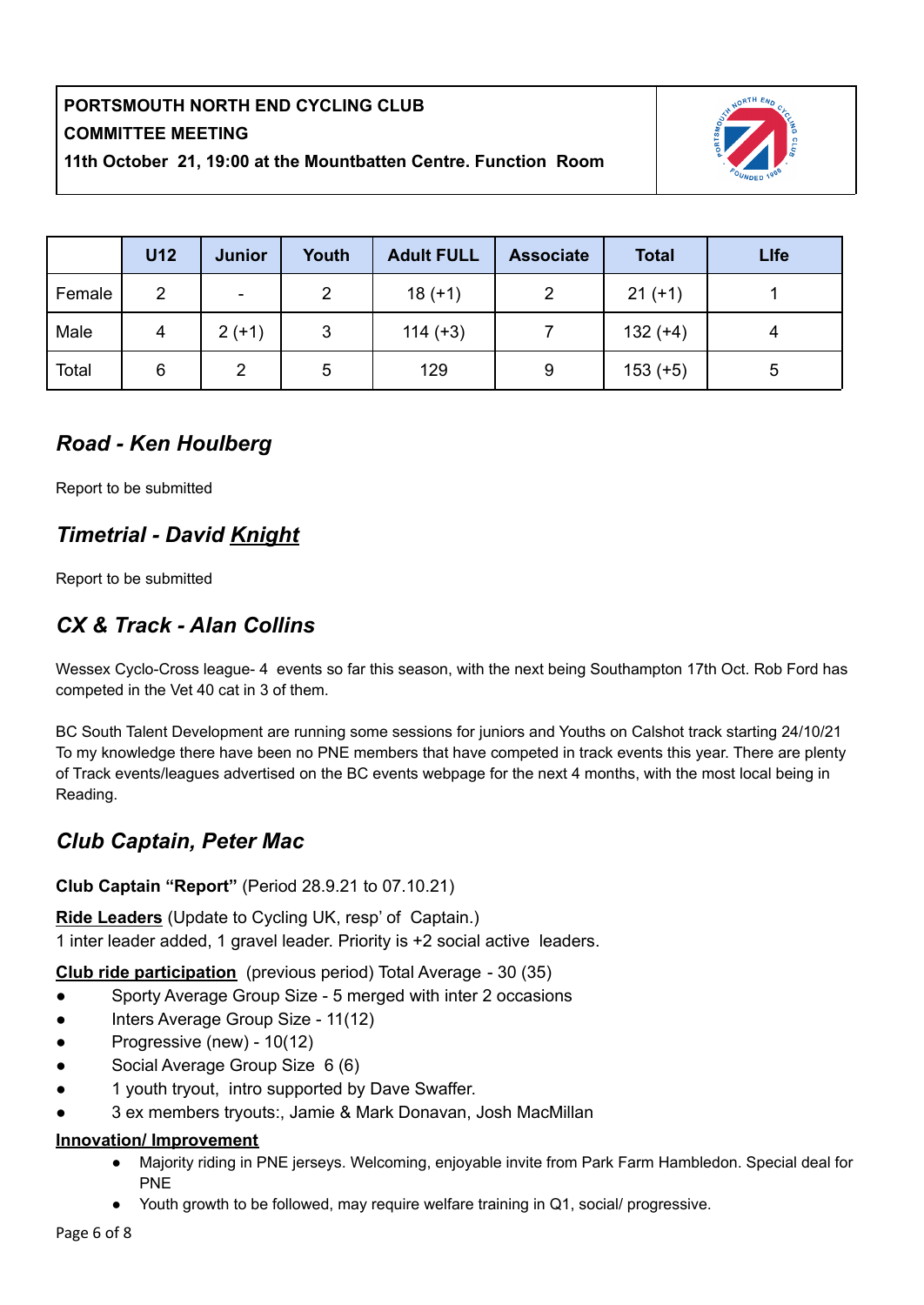

- Standard Routes slow in period, needs small focussed push to agree
- Review ride "winter" groups end of Sept with CX starting, ZWIFT start in Oct. Move back to 3 groups; Social, Prog, Inter? ZWIFT Ride Leaders needed ?
- The Sunday coffee stop socialised for anyone to drop by/ meet/ chat/ catchup.

### *Coaching - vacant*

Cx Coaching ran at Mountbatten, Friday evenings. Unfortunately, they have been poorly attended (3 youth 2 adults at the last one). One more of the series remains.

6<sup>th</sup> November – group riding coaching. Good initial response with high proportion of women and new member participants. Propose this to be funded as a benefit to members. Approx cost£ 65-70

### *Media - Ben Allen*

| Instagram:  | 420 Followers (No change); 17% female; 83% male                                                              |
|-------------|--------------------------------------------------------------------------------------------------------------|
| FB Open:    | 955 Followers (+7) 24% female; 76% male                                                                      |
| FB Members: | 124 memes $(+2)$ ; 1 declined                                                                                |
| Twitter:    | 366 followers (+2) account now transferred to media@pnecc.co.uk                                              |
| Newsletter: | First sent, "read" tracker on new BC dashboard <20% opened. Check contact email/ spam                        |
|             | Supporting 121st Anniversary Social, Meal and awards evening - save the date sent; media is in the org group |
|             | Secretary vacancy communicated                                                                               |

### *Club Kit – Beth MacLellan*

Report to be submitted

### *Social Sec Report - Alan Collins*

Andy has agreed to create a presentation based on riding 100 miles with a view to encouraging members to take on that challenge, but we need to sort out a date and get it organised.

**UCI Track Champions League event at London Velodrome in December**- 19 tickets purchased. Transport for 14 people to be arranged and confirmed est £350-400. A club discount of 20% was previously agreed via committee circulation email. 7/9/21 - Monies have yet to be collected in. Breakdown of tickets is 16 members, 3 non members, including 5 concessions. Tickets were purchased for £48.40 Ad/£26.10 con, totalling £808.10, **Club event subsidy cost of £137.04.**

Trophies - The 2020 trophy/memento engraving is complete. It has been decided these will be presented as part of the 2021 trophy presentation. (Budget est for momentos - £??? ). Engraving of the 2021 trophies will commence once the winners information has been collated. Protective trophy cases being sourced following recent repairs. Quote will be sent for approval once received. Estimated cost ~ tbc. The cases shall protect the trophies from damage in transit and storage.